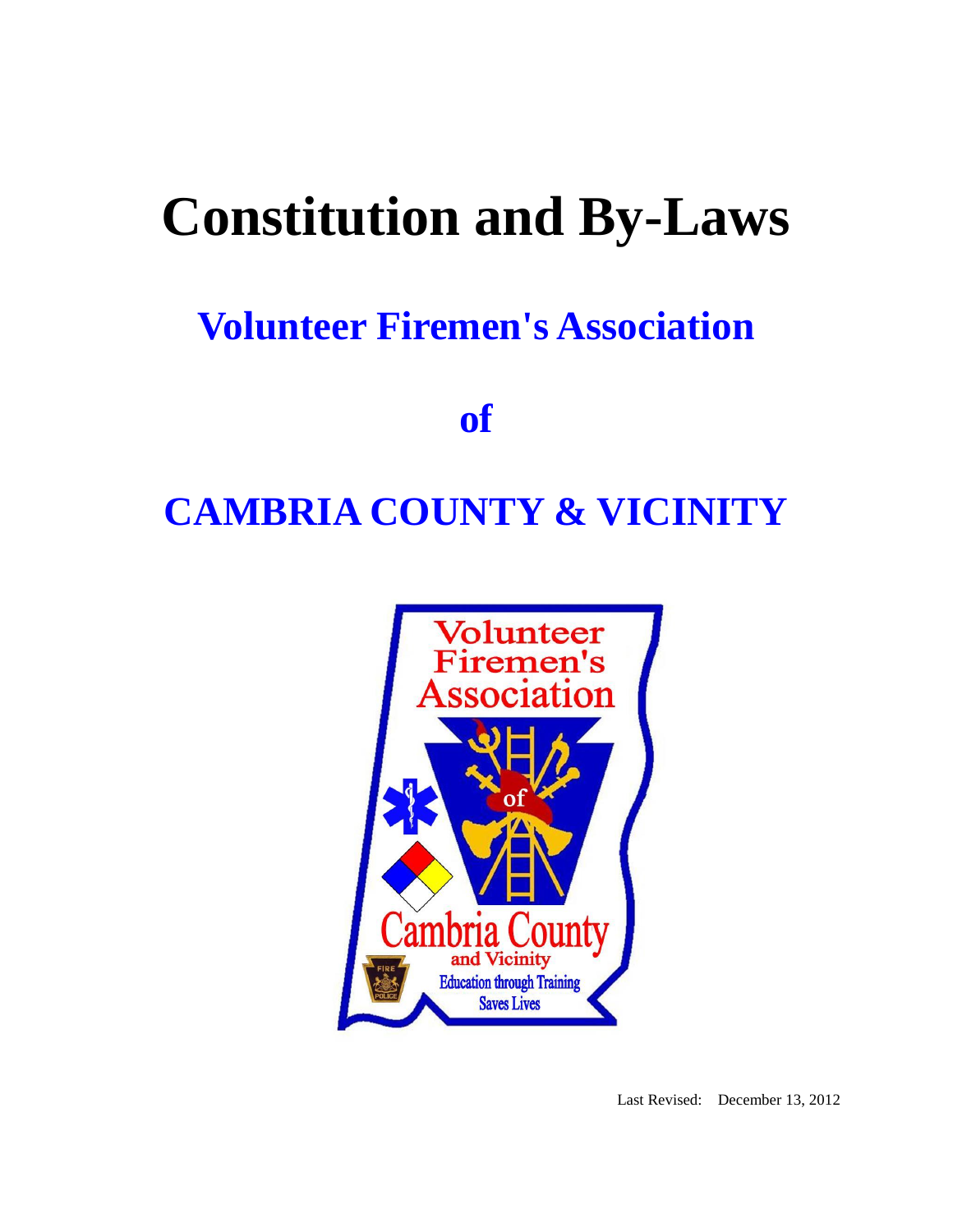#### **PREAMBLE**

We, the various companies, comprising the Volunteer and Career Fire Departments of the County of Cambria and Vicinity, in the Commonwealth of Pennsylvania, United States of America have assembled, feeling the necessity of, combined action, and hereby form ourselves into an association to be called and known as the Volunteer Firemen's Association of Cambria County and Vicinity.

#### **OBJECT**

The object of this association shall be the general improvements of the firefighting service throughout the county and vicinity, to afford protection to disabled firefighters and those dependent upon them, through legislative enactment, to open discussion upon the best manner and means for the fighting of fires and their prevention, to promote the organization of fire companies and fire departments in town and villages now without such protection, to encourage fraternal friendship among firefighters, and to promote the education and the training of firefighters.

### *CONSTITUTION*

#### **ARTICLE 1 MEMBERSHIP**

Section 1. The Association shall be composed of delegates duly elected each year by their respective fire organization belonging to the Association. Each company must pay the sum of Fifty (\$50.00) Dollars each year and is entitled to one (1) or two (2) or three (3) delegates each year who will be entitled to vote provided the company he represents meets the requirements set forth in Article 1 Section 10. Each fire company shall also be entitled to elect a delegate for each member in good standing that had died during the past year. Eighteen (\$18.00) Dollars fee for each additional delegate for the first year. Then these additional delegates shall pay the regular dues as set by the Association Constitution.

Section 2. Every person who has been or shall become a member of this Association shall continue to be a member as long as he/she shall pay the annual dues of Eight (\$8.00) Dollars. The money received from the members to be divided as follows:

- Three (\$3.00) Dollars to the General Fund
- Two (\$2.00) Dollars to the Death Fund
- Two (\$2.00) Dollar to the Fire School Fund
- One (\$1.00) Dollar to the Town holding the convention providing they hold a banquet, otherwise the amount remains in the General Fund.

Section 3. Any fire organization wishing to become a member of this association shall make an application in writing and pay an initiation fee of One Hundred (\$100.00) Dollars.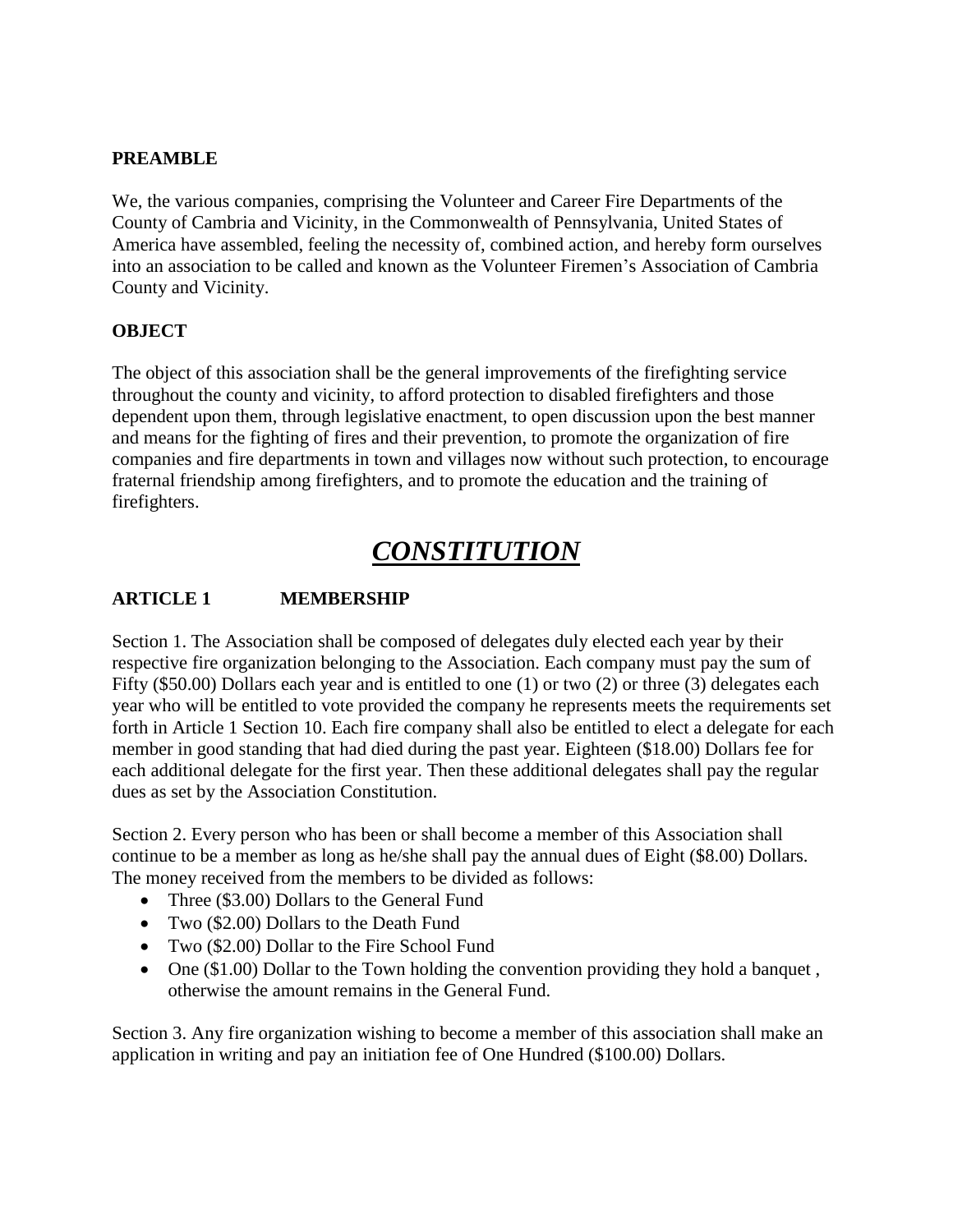Section 4. For any fire organization to become a member of this association it must have been organized for at least one (1) year, have motorized firefighting apparatus, and must be a bona fide firefighting organization. Said company shall submit an application for membership to be turned over to the Application Review Committee. The committee shall submit to the Association their report at the next scheduled monthly meeting for accepting or rejecting said applicant.

Section 5. Every member of the association in good standing shall be entitled to vote. Any member of this association failing to pay his or her annual dues shall forfeit their membership and may be restored to membership only upon payment of his or her arrearages, if his or her membership has not been forfeited over a one (1) year, or by re-election as a representative delegate, provided, however that any member of this association in the armed forces of this country, who fails to pay their annual dues, shall be entitled to become a member in good standing and beneficial upon payment of their dues for the year after discharge from the armed forces.

Section 6. An elected delegate can become a member of this association in good standing with full benefits and voting privileges provided that

- A. Payment of the regular dues specified in this Constitution is made.
- B. The one (1) year probationary has been served.

Section 7. To remain in good standing and be considered beneficial all membership dues must be paid on or before July  $1<sup>st</sup>$ . Any member not paying their dues will be considered non-beneficial until payment of said dues.

Section 8. Any company not paying dues for a period of two (2) years in succession shall receive a letter from the Association Secretary notifying them of their status. If the organization still has not paid their dues they shall be dropped and shall be permitted to be readmitted upon complying with the provisions of Article 1 Sections 3 and 4.

Section 9. A Fire Company must answer roll call in order to be considered in attendance at a meeting. The following individuals may answer roll call for a member Fire Company

- A. An association member that belongs to that Company, or
- B. An elected delegate from that Fire Company, or
- C. Any individuals who is a bona fide member of that Fire Company, provided that prior notification is given to the Secretary that he or she is representing that Fire Company. However, such person may not make a motion or vote on any issue before the Association.

Section 10. Any company not attending two (2) meetings during the year, excluding the county convention will not be seated and will be denied voting rights at the convention concluding that year.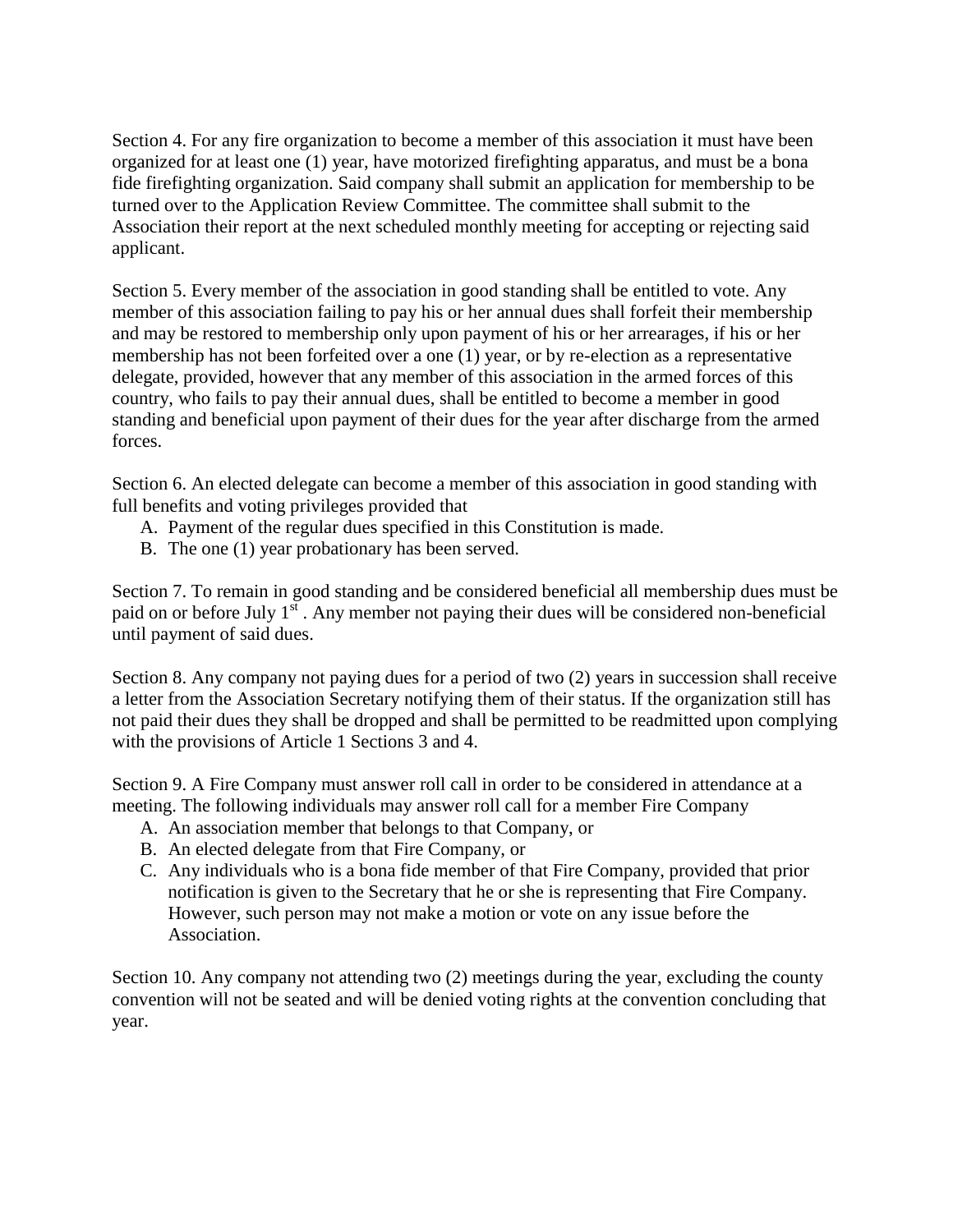Section 11. Honorary membership: Honorary membership shall consist of a person elected at the annual convention in recognition of some meritorious act in the interest of this association in particular or that or the fire service in general. They shall have all privileges of membership except of voting and holding office. They shall be exempted from payment of dues and shall not be entitled to death benefits herein provided for.

Section 12. Members-at-Large: Members-at-Large are those individuals who for any reason live out of the area or are no longer members of a fire department, can remain a Association member in good standing if they continue to pay their dues as per by-laws. The Fire Department to which the member had previously belonged can be credited with a replacement delegate at the time the person becomes a member-at-large.

#### **ARTICLE II OFFICERS AND THEIR ELECTION**

Section 1. The Officers of this Association shall consist of a President, First Vice President, Second Vice President, Secretary, Assistant Secretary, Treasurer, and Assistant Treasurer.

Section 2. The officers shall hold their respective offices for one year or until their successors shall be elected at the convention meeting of the Association by the largest number of votes cast by the members present and entitled to vote. In case of a tie for any office, it shall be re-voted until the tie is broken.

Section 3. Nominations for all offices shall be held at the June regular meeting of the Association. The Secretary shall have the ballots printed at the expense of the Association and present the ballots to the Credential Committee at the convention.

Section 4. The election of officers shall be held on the Thursday of the week of the annual convention from seven (7:00 P.M.) until eight thirty (8:30 P.M.) and shall also be conducted on the day of the annual convention meeting from eight thirty (8:30 A.M.) until ten (10 A.M.) at a site previously announced. A member who is entitled to vote shall upon registering and presenting his membership card to the Credentials Committee shall receive a ballot. The membership card will be stamped and the member, having voted, will place the ballot in the ballot box

Section 5. Should a vacancy occur in any office herein before provided for, nominations and election shall be held at the next regular meeting to fill the vacancy for the unexpired term, except in the case of the President when the First Vice President shall succeed to the office of the President. The Second Vice President will automatically move up in office. The office of the Second Vice President shall then be filled by election. In case of the First Vice President, the Second Vice President will automatically move up in office.

Section 6. The person filling the office of the First Vice President and Second Vice President shall automatically result in their progressing to the next higher office in succeeding years.

Section 7. To be eligible for office you must have four (4) county meetings from the previous year and if elected you must attend no less than (4) monthly meetings.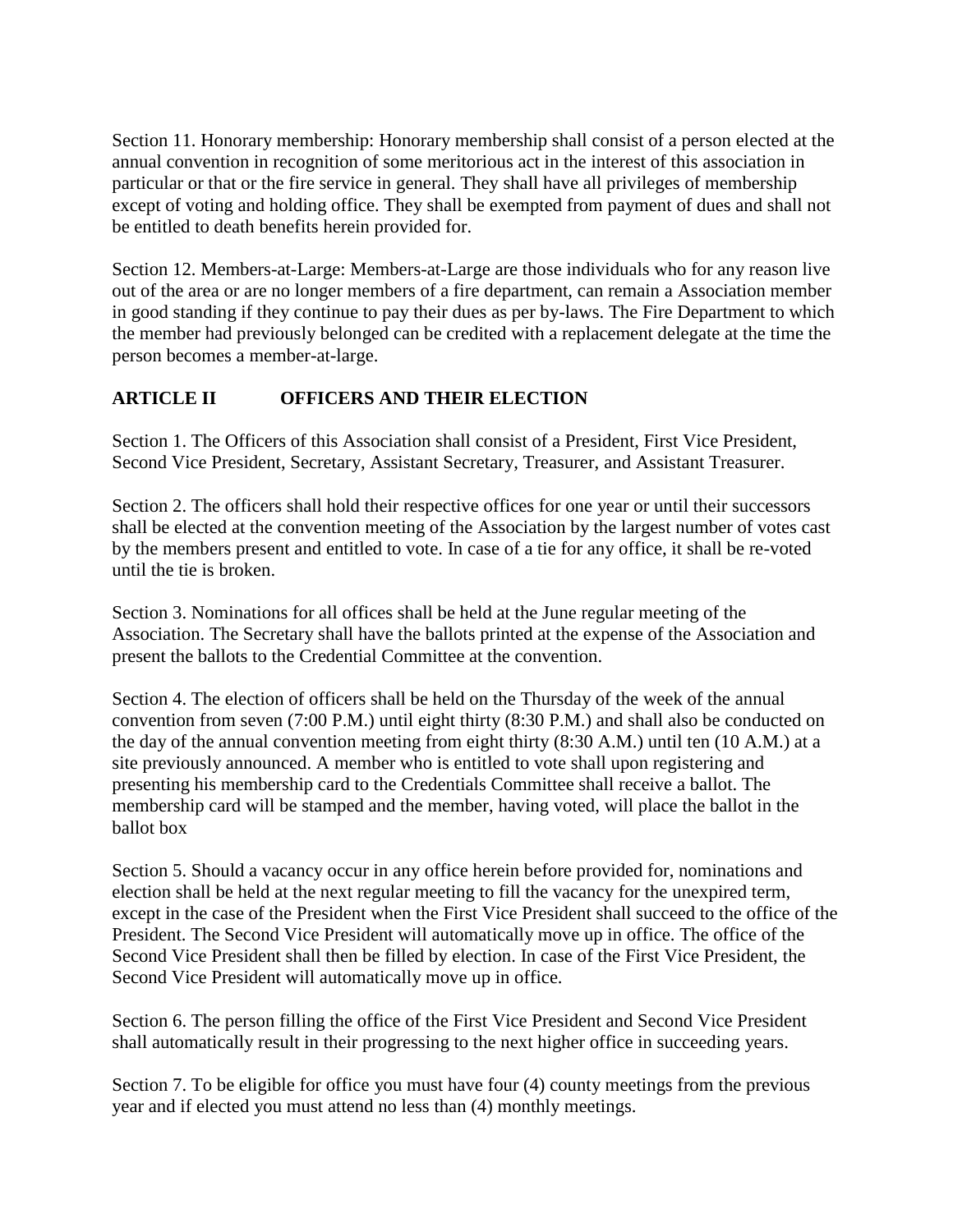Section 8. If you miss a monthly meeting a valid reason must be given to be excused from the meeting, so credit can be given.

#### **ARTICLE III ELECTION OF DELEGATES AND CONVENTION TOWN**

Section 1. The delegate to the State Firemen's Convention shall be the retiring President. The alternate delegate shall be elected as the other officers. The delegate's report of the State Convention is to be given in person at the first meeting of the Association after the convention and turned over to the Association Secretary for inclusion into the Association minutes. The delegate shall receive the sum of Two Hundred Fifty (\$250.00) Dollars to cover all expenses. Failure to comply with the above provision will result in the expense money remaining in the treasury.

Section 2. The nominations and election of delegates to the Central District Volunteer Firemen's Association or any other regional fire association this Association may belong to, shall be done in the same manner as outlined for the nomination and election of officers to the Association.

Section 3. Nomination for the Convention Town shall be made by the June regular meeting of the Association. The nomination shall consist of a signed letter from the Secretary of the Fire Company attesting to the nomination and the resolution by the governing body of the political subdivision of the requesting Fire Company.

Section 4. The convention town shall be awarded by the majority of the votes cast. The vote will be in accordance with Article II, Section 4.

Section 5. The host company for the convention shall be designated two (2) years in advance thus giving the company time in which to prepare for the convention.

#### **ARTICLE IV DUTIES OF THE OFFICERS**

Section 1. The President shall preside over all meetings of the Association, whether annual, monthly, or special he or she shall sign all checks drawn on the Treasury .Call special meetings whenever he or she deem it necessary or at the request of eight (8) members of the Association stating the reason to hold a special meeting. The meeting will be held within thirty (30) days of the request. The time and location will also be announced.

Section 2. The President shall, on his election, appoint annually an Executive Committee consisting of all Past Presidents, Auditing Committee consisting of three (3) members, Law and Legislative Committee, Resolution Committee, Credential Committee, Fire Prevention Committee , Fire School Committee (Training),and any other committee deemed necessary. By virtue of the office he or she shall be an advisory on each committee. He shall have the power to appoint or remove the chairman or co-chairman of any committee this Association has.

Section 3. In the absence of the President, the First Vice President and the Second Vice President shall perform all duties of the President in the order of their office.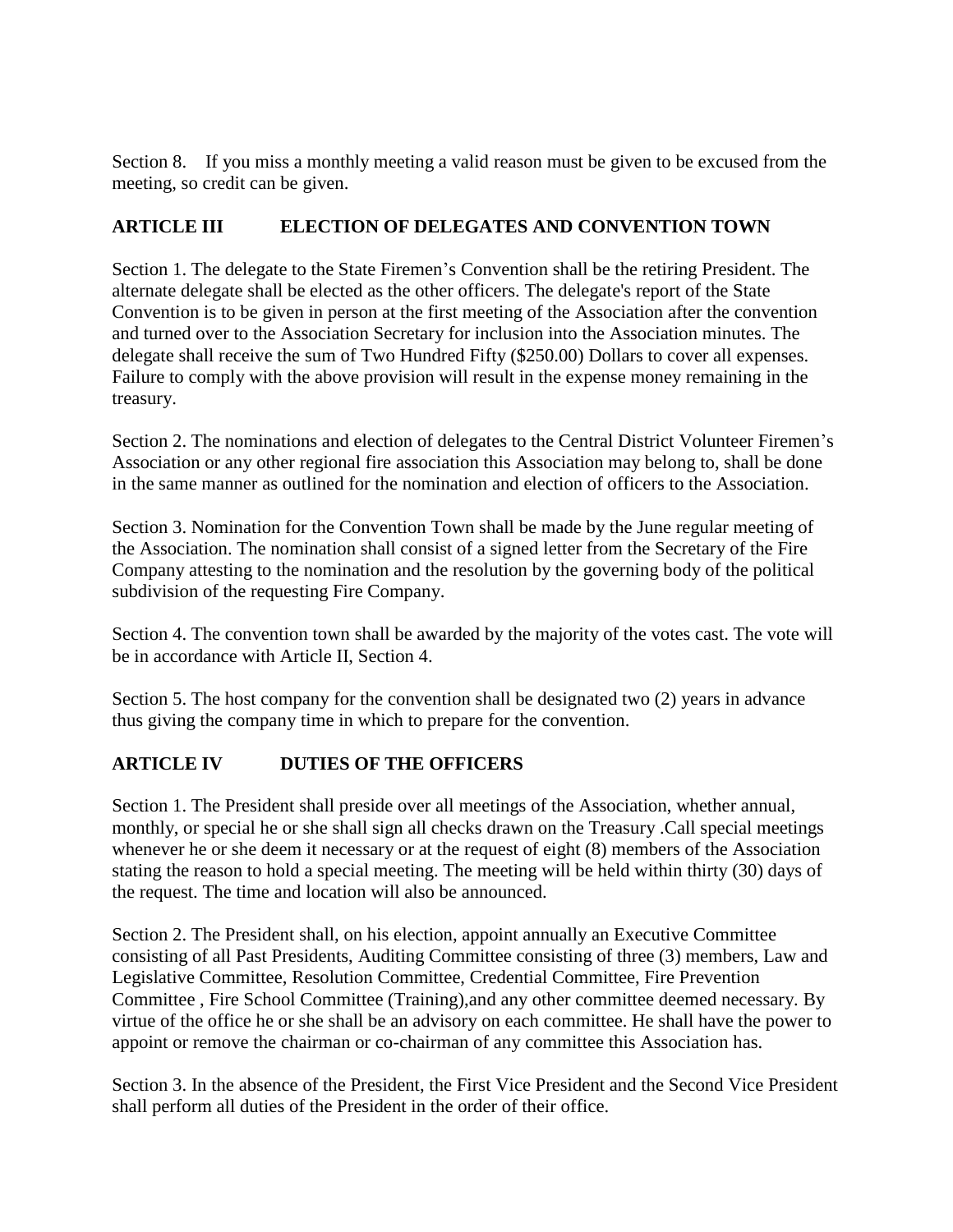Section 4. It shall be the duty of the Secretary to:

- A. Keep a record of all proceedings of this Association
- B. Make a full report at the annual convention of its condition
- C. Make such reports as the President or the Executive Committee from time to time may require.
- D. Countersign all checks drawn on the Treasury
- E. Notify all members in good standings of all regular or special meetings.
- F. Receive all moneys paid in for dues and for company memberships and shall turn all moneys over to the Treasurer.
- G. In the absence of the Secretary the Assistant Secretary will assume all duties of the Secretary.

Section 5. It shall be the duties of the Treasurer to:

- A. Countersign all checks drawn upon the Treasury.
- B. Maintain an account of all receipts and disbursements.
- C. Make a written itemized report to the Association at its regular meeting of the financial standing of the various funds in his or her care.
- D. Give bond as may be required for the faithful performance of his or her duties, expense of same to be paid by the Association.
- E. In the absence of the Treasurer the Assistant Treasurer will assume all duties of the Treasurer.

Section 6. The Financial year of this Association shall begin on the first  $(1<sup>st</sup>)$  day of July and end one year hence.

#### **ARTICLE V REMOVAL FROM OFFICE**

Section 1. Elected officers of this Association can be removed from his or her elected office for the following reasons:

- A. Breach of trust
- B. Violation of the by-laws or the constitution
- C. Not fulfilling the duties of the elected office
- D. Failure to make deposits of money
- E. Misappropriating property of the Association
- F. Slandering of the Officers or the Association
- G. Unauthorized representation of the Association to the public or media

Section 2. The violation(s) shall be investigated by the Executive Committee. The investigation shall be compete no later than 45 days after the charges are brought forth.

Section 3. When the investigation is complete. The Executive Committee shall recommend to the President whether to retain or dismiss the Officer involved. This committee shall be made up of no less than five (5) members.

Section 4. The members of the Association has the final decision to dismiss or retain the Officer.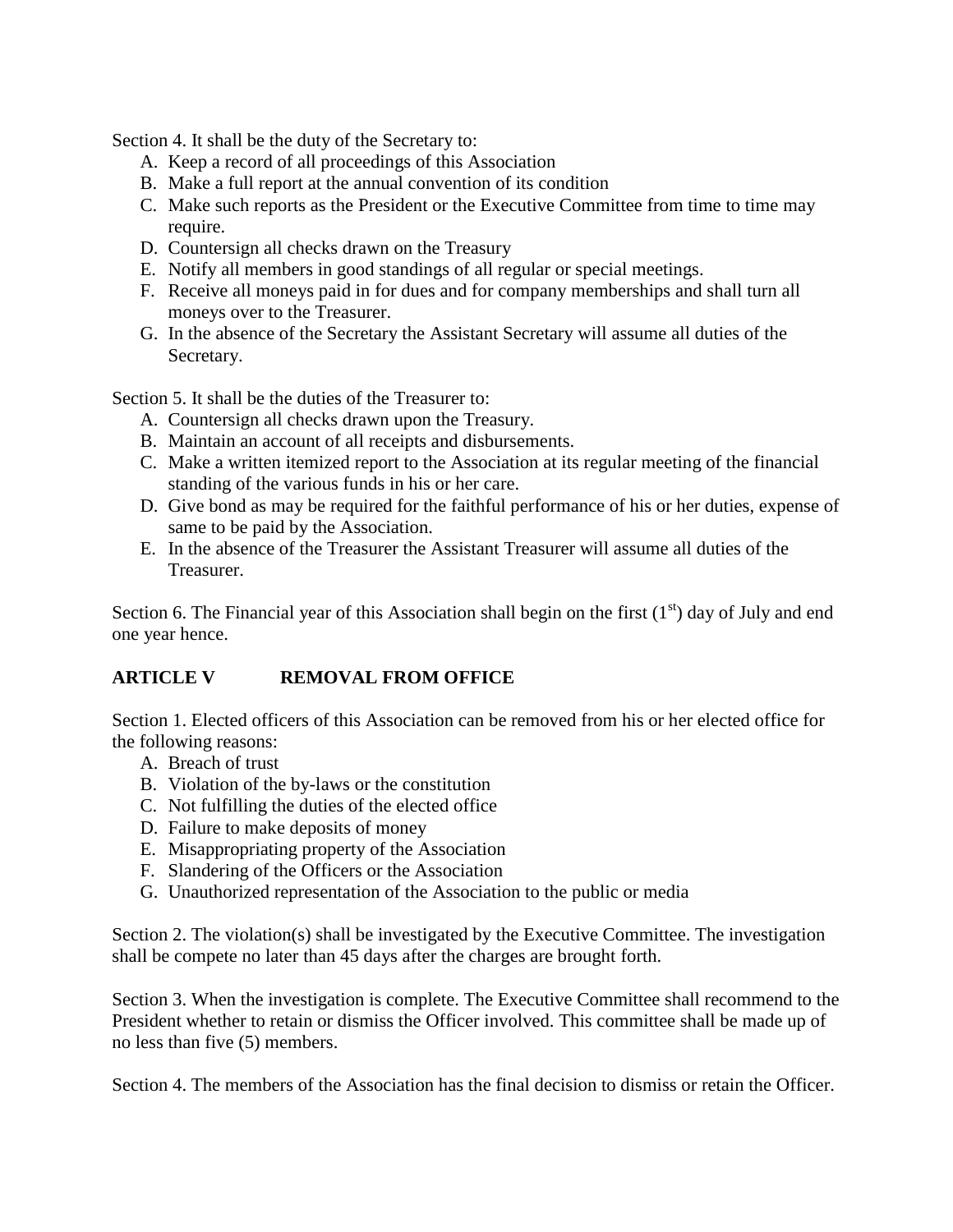#### **ARTICLE VI DUTIES OF THE COMMITTEES**

Section 1. The Executive Committee shall review and investigate any complaints made about this Association. The complaint shall be signed by eight (8) members of this Association and forward to the President so action can be taken.

Section 2. It shall be the duty of the Audit Committee to exam and audit all accounts of the Association annually and present at the convention meeting the completed audit for the Association's approval.

Section 3. It shall be the duty of the Law and Legislative Committee to attend to all matters pertaining to any legislation whether federal or state, touching the interest of the members of the Association.

Section 4. It shall be the duty of the Resolution Committee to attend to all memorials of deceased members and to instruct the Secretary to mail the same to the nearest kin.

Section 5.The duties of the Credentials Committee shall be to:

- A. Make a report at the convention meeting the fire companies that are eligible to be seated for voting.
- B. Conduct the election as outlined in Article II Section 4.
- C. Maintain the security of the ballots and the ballot box for the voting sessions.

Section 6. It shall be the duties of the Fire Prevention Committee to promote fire prevention in the area covered by the Association.

Section 7. It shall be the duties of the Fire School Committee (Training) to:

- A. Work with the Pennsylvania State Fire Academy
- B. Conduct the annual Fire School
- C. Conduct various fire training programs throughout the year
- D. Establish fire training curriculum and provide qualified instructors for the same.

Section 8. It shall be the duties of the Fire School Site Committee to:

- A. Write a Standard Operating Guidelines on the use of the buildings, equipment used and stored, and the maintenance of the vehicles used at the site.
- B. To insure that all training is conducted in a safe manner so no harm will come to the students.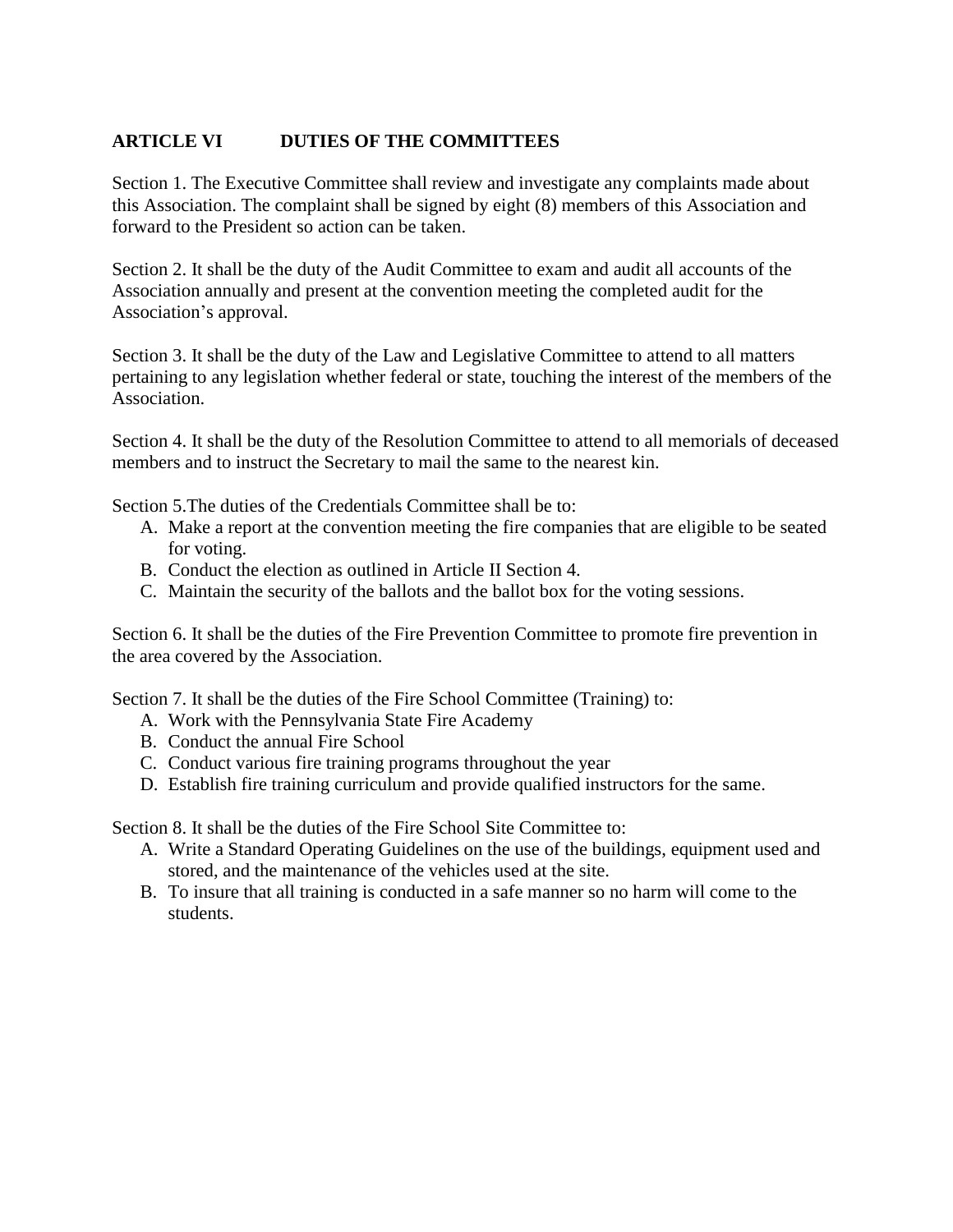Section 9. Certification Committee

- A. This Committee shall have the right to collect money and fees that are incurred at the time of each certification test. A list of all money taken in for the class will be given to the Treasurer and all receipts for expenditures shall also be turned over to the Treasurer.
- B. There shall not be any person working under the age of fourteen (14) at the Fire School or any other function as an independent contractor. Anyone under the age of eighteen (18) must have working papers to be employed. All child labor laws will be complied with.
- C. If the independent contractor is over the age of eighteen (18) that person must refer to the State Administrative Manuel
- D. The Chairman will be appointed by the Association President with approval by the State of Pennsylvania Fire Academy.

#### **ARTICLE VII POLITICAL ACTIVITY**

Section 1. A candidate may pass out political information before or after a meeting but not during the meeting.

Section 2. A candidate may address the members at a meeting. They may speak no longer than 10 minutes. If the candidate wishes they can wait until the meeting is over and talk with the members.

#### **ARTICLE VIII FIRE ADVISORY BOARD MEMBER**

Section 1. To be eligible to be nominated for the position for a Fire Advisory Board Member to represent the County Association; one shall be an active member of the County Association by attending a minimum of four (4) meetings within a fiscal year. This number of meetings shall also be for any elected office this Association has.

Section 2. The Association shall elect one (1) representative to the Fire Advisory Board every year, for which they will serve a two year term. The Association shall also appoint the  $1<sup>st</sup>$  Vice President to the Fire Advisory Board every year, for which they will serve a two year term which will include their term as Association President. This will be in conjunction with the By-Laws of the Fire Advisory Board.

Section 3. The representatives from the County Association that will serve on the Fire Advisory Board shall function in the best interest to the Association. They shall request input from the membership on matters concerning the Association and member companies. This may be done at Association meetings or by written survey.

Section 4. Members of the Board shall give a report at the next regular meeting of the Association following the Fire Advisory Board meeting.

Section 5. Any elected representative that cannot serve their full term, the President shall appoint a new representative from the association membership at large to fill the term as described in Section 1.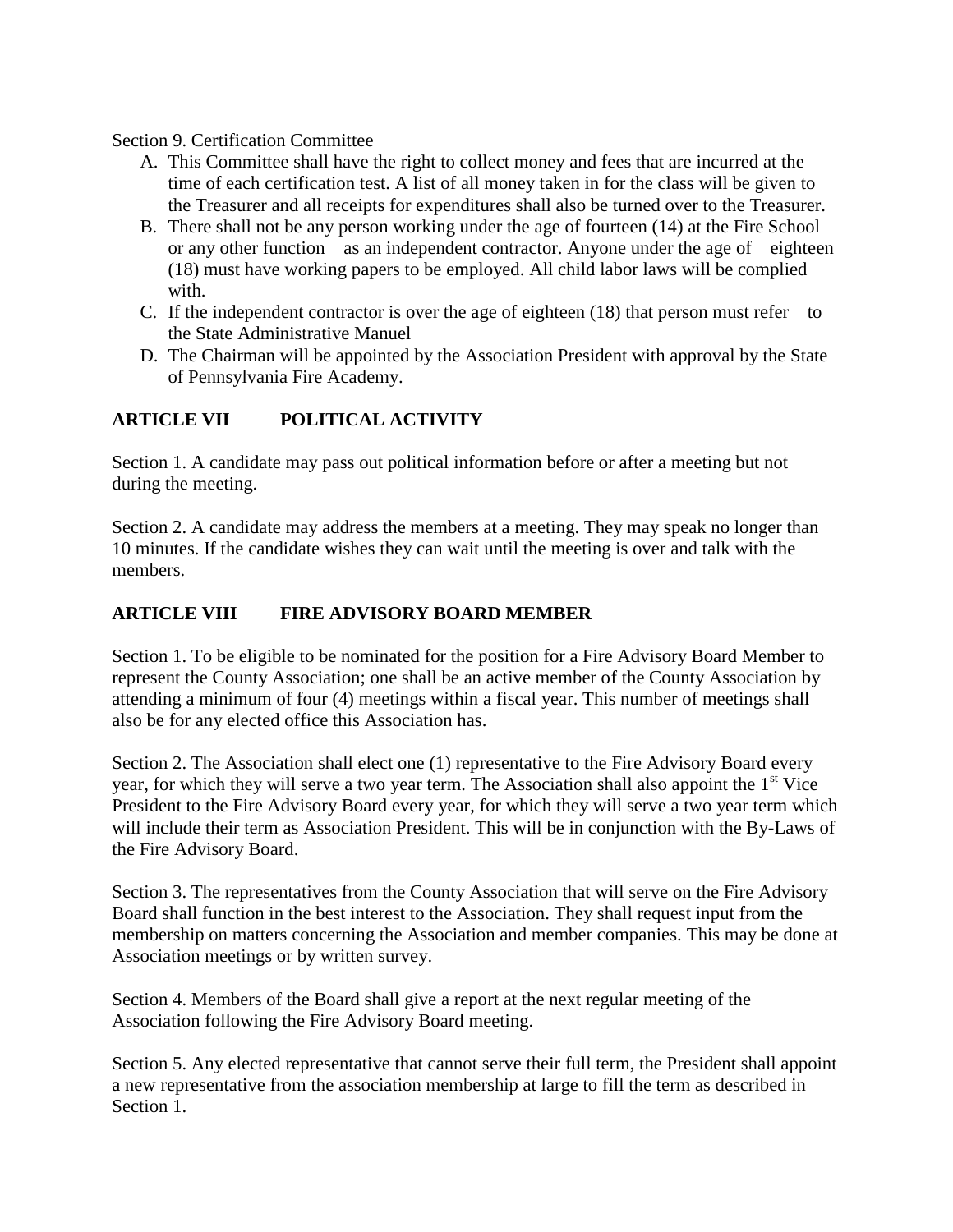Section 6. The term of all Fire Advisory Board Members shall begin January  $1<sup>st</sup>$  and end the December 31<sup>st</sup> consisting of a two year term. Newly elected and appointed Members as described in Section 2, shall assume their duties on January  $1<sup>st</sup>$  after being elected and/or appointed to follow suit with the Fire Advisory Board By-Laws.

#### **ARTICLE IX FIRE SCHOOL SITE DIRECTORS**

Section 1. The Board of Directors shall have full authority to operate and maintain the site and to develop policy, rules and regulation for the use of the Fire School Site.

Section 2. The Board of Directors shall consist of nine (9) elected members of the Association.

Section 3. Nominations and elections for Directors shall take place annually in the same manner as prescribed for the election of the Officers of the County Association. All nominees must be members in good standing of the Association. Every year three (3) Directors shall be elected for a three (3) year term. The three (3) persons receiving the highest votes shall be declared the winner. In case of a tie vote, it shall be re-voted until the tie is broken.

Section 4. The term of all Directors shall begin September  $1<sup>st</sup>$  and end the following August 31<sup>st</sup> of their respective terms. The newly elected Directors shall assume their duties on September 1<sup>st</sup>. The fiscal year of the Fire School Site Directors shall be the same as that of the County Association.

Section 5. In case of a vacancy of a Director, an election will be held to fill the vacant position.( As provided in Article II, Section 5.) In case of a vacancy of the Chairperson the Vice Chairperson will assume the Chairperson position.

Section 6. Any Director refusing to perform his duties and for misconduct will be removed from office.

Section 7. Five (5) members of the Board shall constitute a quorum for transaction of business.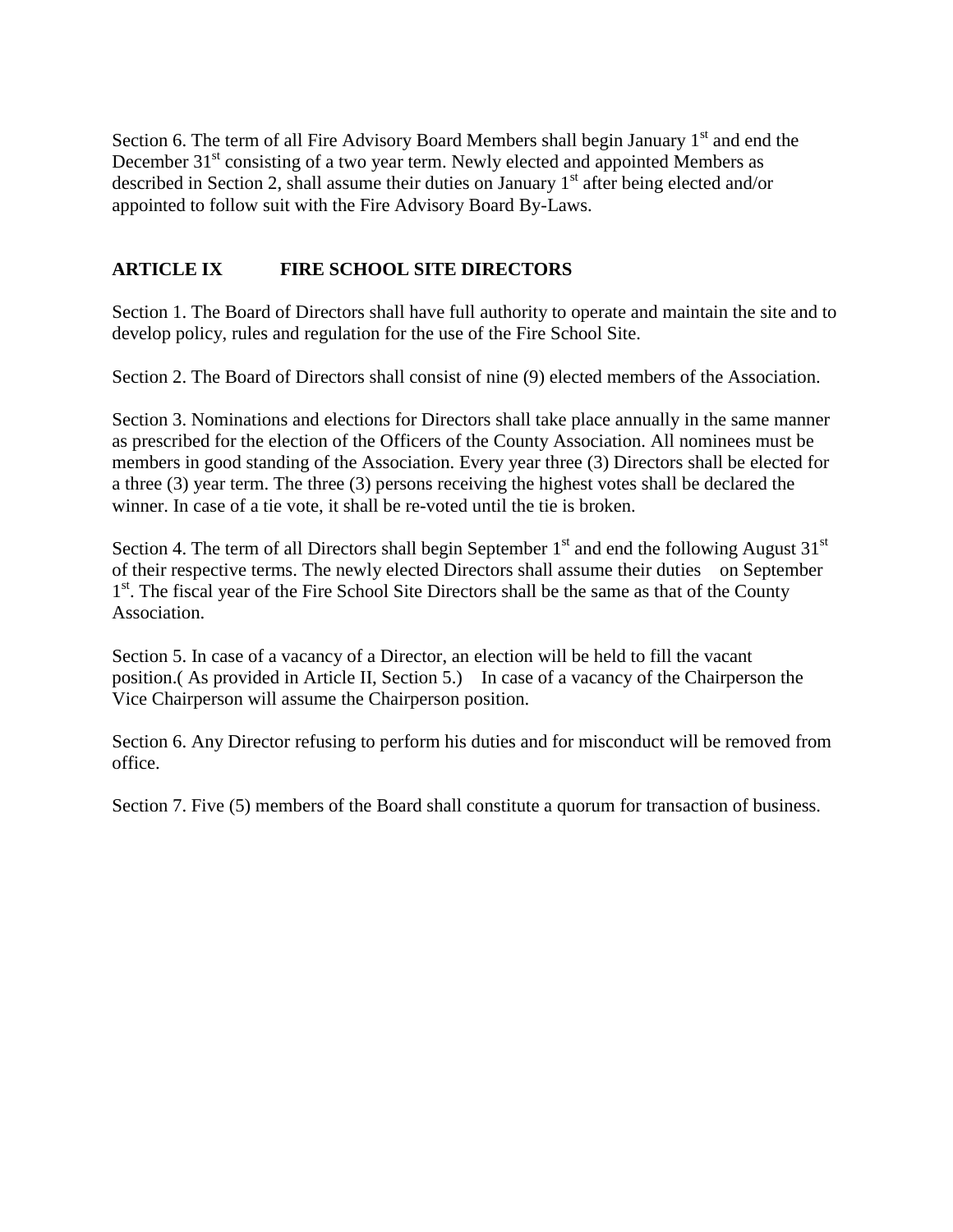#### **ARTICLE X POWERS AND DUTIES OF THE SITE DIRECTORS**

Section 1. It shall be the power of the Site Directors to:

- A. Prepare and enforce ground rules for the use of the site
- B. Hire any help that is deemed necessary for the operation and maintenance of the site.
- C. Make necessary purchases or designate those who can, for the operation and maintenance of the site.
- D. To create and enforce the Standard Operating Guidelines for the Fire School Site. Make changes in the S.O.G. when it is for the improved operation of the site.

Section 2. It shall be the duties of the Site Directors to:

- A. Operate and maintain the site
- B. Keep strict account of all transactions connected with the site.
- C. Give a report at a regular scheduled Association meeting on any activity, transactions, or expenditures.
- D. Bring before the Association request for expenditures for improvement and developments costing over Two Thousand Five Hundred Dollars (\$2,500).

#### **ARTICLE XI FIRE SCHOOL SITE EMERITUS**

Section 1. Qualifications to become a Site Emeritus is four (4) terms or twelve (12) years as a Site Director.

Section 2. A member having qualified for the position shall send a letter to the Fire School Site Chairman of the desire to be a Site Emeritus.

Section 3. The Site Emeritus shall serve as long as the person wishes or until the person submits a letter of resignation.

Section 4. The Site Emeritus will automatically be on the Fire School Training and Fire School Site Committees.

Section 5. The Site Emeritus shall have the right to vote on all matters pertaining to Fire Training and the Fire School Site.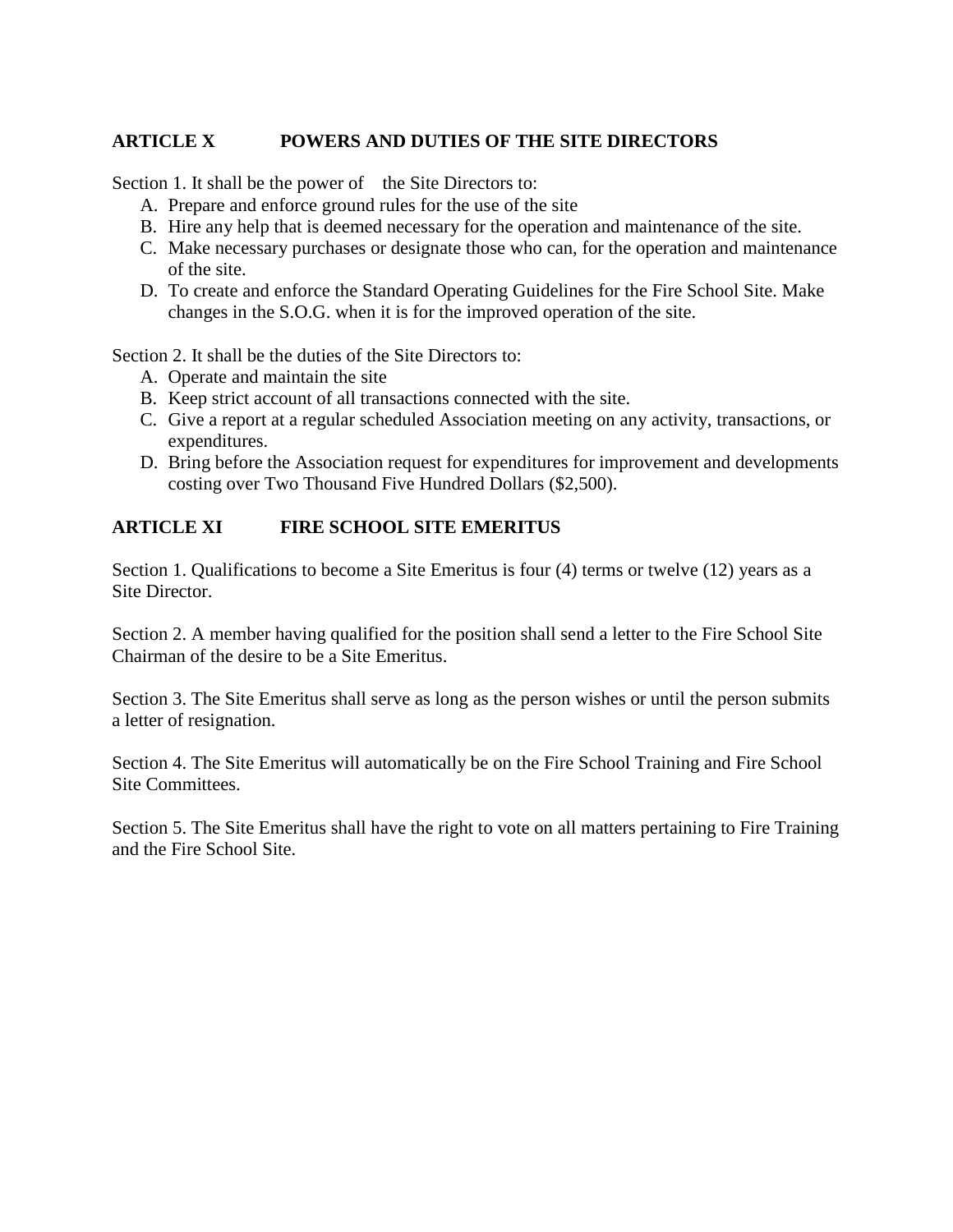#### **ARTICLE XII ASSOCIATION MEETINGS**

Section 1. A failure to hold any convention meeting at the time designated in the Constitution shall in no way constitute a dissolution of this Association.

Section 2. The regular meeting of the Association shall be held on the fourth Thursday of each month, except the months of July, August, November, and December. In December the meeting shall be held on the second Thursday due to the conflicts of the holidays.

Section 3. All meetings will be held at 7:00 P.M.

Section 4. The convention shall be the first meeting of the new fiscal year.

Section 5. A photo identification card and the Association membership card shall be required when there is a secret ballot.

#### **ARTICLE XIII DEATH BENEFITS**

.

Section 1. The amount of benefits shall be Two Hundred Seventy Fire (\$275.00) Dollars as long as any money remains in the Death Fund. The amount of benefits are subject to change by a majority vote according to the Constitution.

Section 2. The proper Officers of this Association are authorized to write a check on the Death Fund payable to the beneficiary named by the assured as soon as notification of death is given. A member in good standing upon his death is only entitled to **one death benefit.**

#### **ARTICLE XIV AMENDMENTS**

Section 1. This Association shall have the full power at any time to alter, amend or revise this Constitution and By-laws. All amendments to the Constitution and By-laws shall be presented in writing, signed by five (5) members in good standing at any regular meeting of the Association.

Section 2. The amendment(s) will be presented and read at the first meeting.

Section 3. It shall lay over and be reread by the Association Secretary at the following monthly meeting.

Section 4. Before the third monthly meeting in which the amendments(s) will be voted on by secret ballot the Secretary will send a letter to all member companies with a copy of the amendment(s) and stating the time and location of the vote.

Section 5. A photo identification card and the Association membership card must be presented in order to obtain a ballot.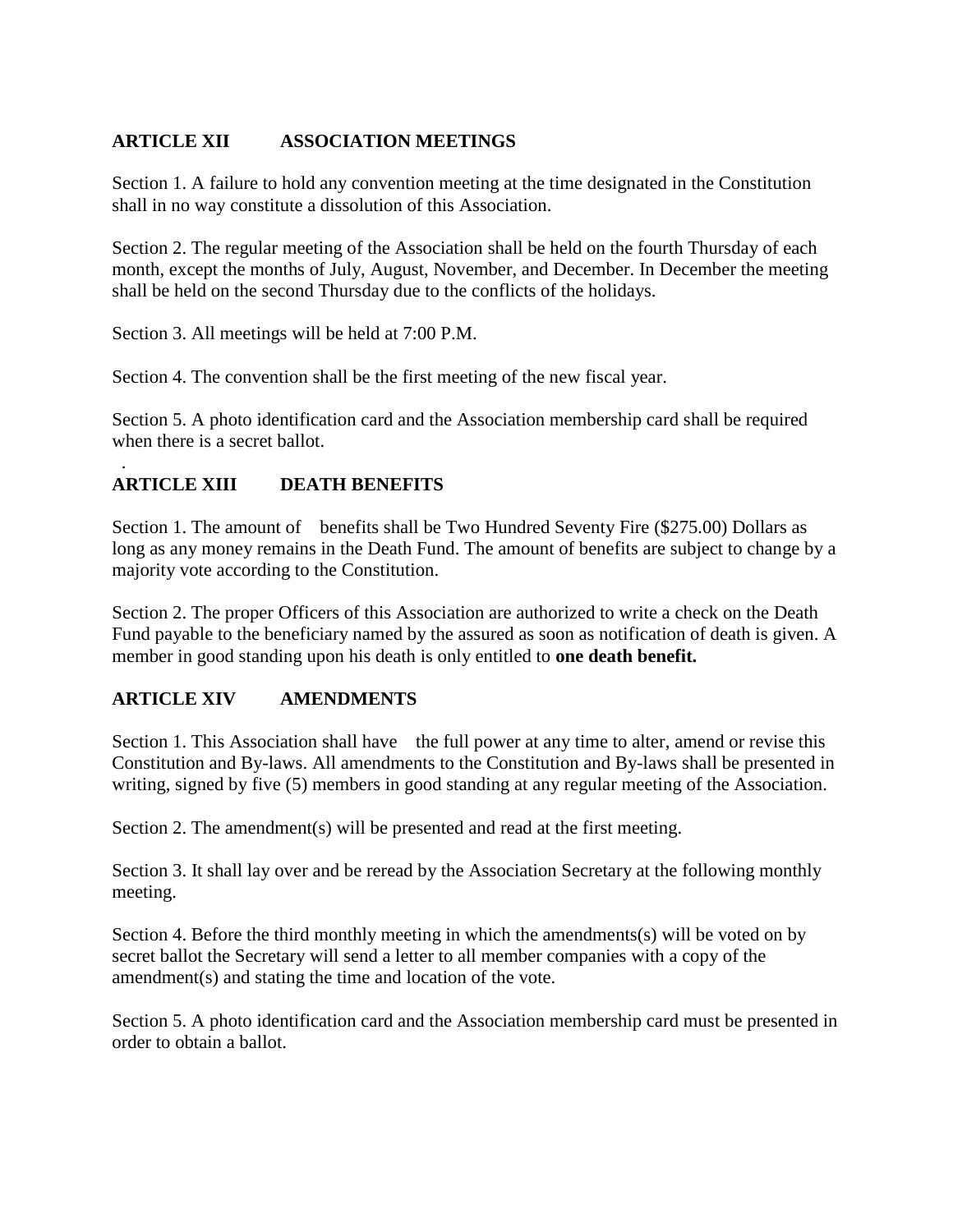#### **ARTICLE XV ENFORCEMENT OF CONSTITUTION AND BY-LAWS**

Section 1. At the adoption of this Constitution and By-laws of the Volunteer Firemen's Association of Cambria County and Vicinity, all former Constitution, By-laws and rules or copies thereof, are here by declared null and void.

#### **ARTICLE XVI DISSOLUTION**

Section 1. Upon the dissolution of this Association, the Officers shall, after paying or making provision for the payment of all the liabilities of the Association, dispose of all the assets of the Association in such manner, or to such organization or organizations organized and operated exclusively for charitable, educational, religious, or scientific purposes as shall at the time qualify as an organization or organizations under Section 501 ( C ) (3) of the Internal Revenue Code of 1954 ( or corresponding provisions of any future United States Internal Revenue Law ) as the Officers shall determine. Any such assets not so disposed of shall be disposed of by the Court of Common Pleas of Cambria County in which the principal office of the Association is then located exclusively for such purposes as said court shall determine, which are organized and operated exclusively for such purposes.

#### **ARTICLE XVII NON-DISCRIMINATION**

Section 1. The Volunteer Firemen's Association of Cambria County and Vicinity will accept members into this organization regardless of sex, race, national origin, religion or age. (As provided in Article I, Section 1, Membership.)

#### **ARTICLE XVIII CONVENTION DATES**

Section 1. The Cambria County firemen's convention can be conducted from the first day of July until the end of August of any year. During that time the host department may conduct a four (4) to eight (8) day convention of their choice. The mandatory firemen's games during the convention must be pumping contest, bucket brigade and battle the barrel. Additional events can be approval of the rules committee.